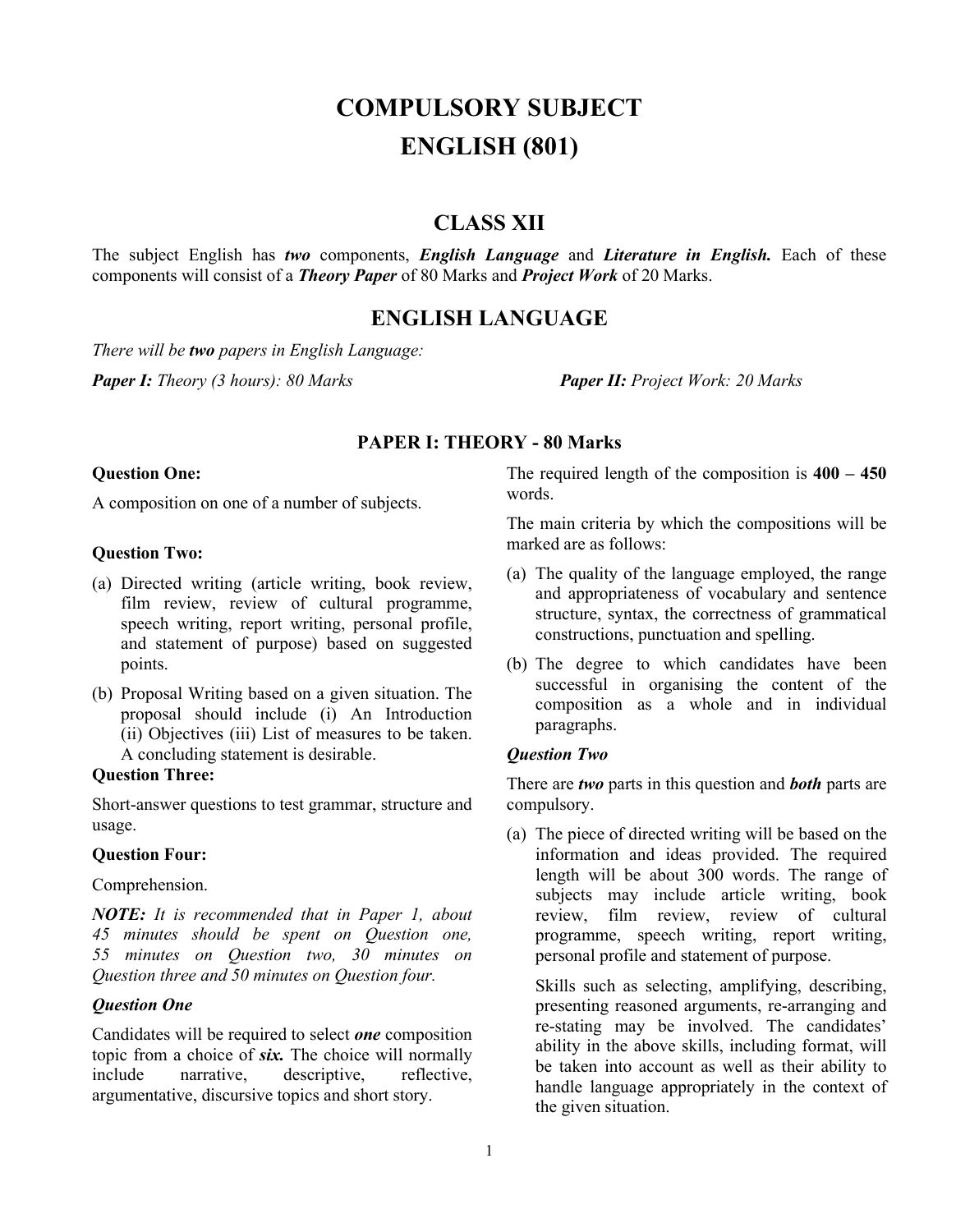(b) Candidates will be required to write a proposal based on a given situation. The proposal should include an introduction, objectives and a list of measures to be taken. A concluding statement is desirable. The candidates will also be marked on linguistic ability.

## *Question Three*

All the items in this question are compulsory and their number and type / pattern may vary from year to year. They will consist of short-answer, open completion items or any other type, which will test the candidates' knowledge of the essentials of functional English grammar and structure. Only two or three types will be included in any one examination.

# *Question Four*

A passage of about 500 words will be provided.

Questions based on the passage will be as follows:

- Questions that test the candidates' knowledge of vocabulary and ability to understand the content and infer information and meanings from the text.
- A question that elicits the main ideas of all or part of the passage.

In this part of the question, the candidate will be required to frame a summary (keeping to a word limit), in a coherent manner. Marks will be awarded for expression and the candidate's ability to summarise clearly in complete sentences. Marks will be deducted for linguistic errors.

### **It is recommended that this part be done in the grid form.**

**Use of abbreviations will not be accepted.**

**All questions are compulsory.**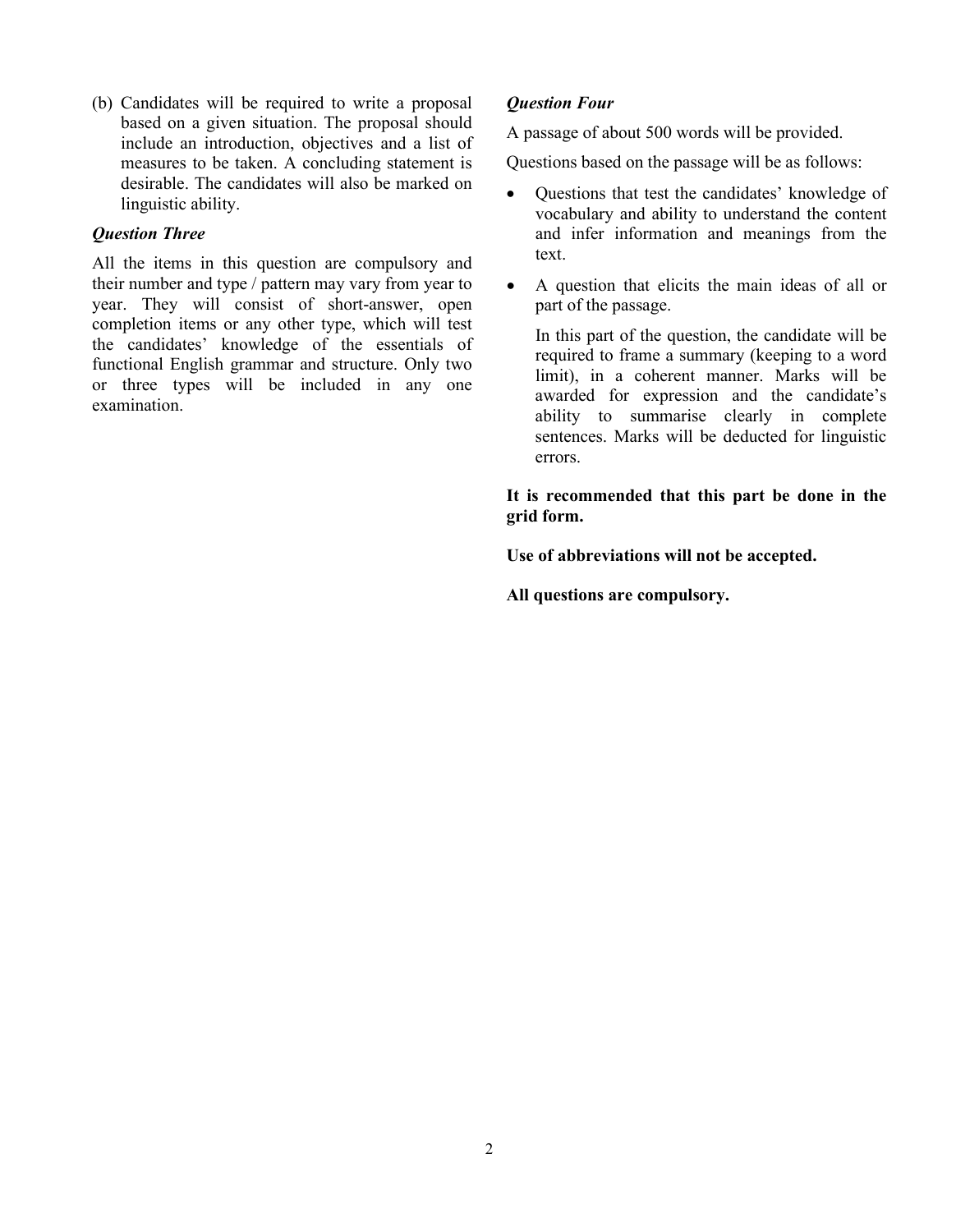## **PAPER II: PROJECT WORK - 20 Marks**

In addition to the syllabus prescribed above for Class XII, candidates are also required to be assessed in Project Work.

## **PROJECT WORK FOR CLASS XII**

Project Work in Class XII consists of assessment of candidates in *three* projects, *one each* on **Listening**, **Speaking** and **Writing skills**.

Listening and Speaking skills are to be **assessed internally**, by the School, during English course work in Class XII.

Writing Skills are to be **assessed externally** by the Visiting Examiner, appointed locally and approved by the Council.

Details of assignments for Project Work are given below:

## *Listening Skills (to be internally assessed by the subject teacher)*

An unseen passage of about 500 words may be read aloud, twice, the first time at normal reading speed (about 110 words a minute) and the next time at a slower speed. The passage may be taken from any novel, newspaper, magazine article, journal and so on but **not from an ICSE or ISC textbook**. Students may make brief notes during the readings followed by answering objective type questions based on the passage, on the paper provided.

#### *Speaking Skills (to be internally assessed by the subject teacher)*

Students are to be assessed through an individual presentation of about three minutes followed by a discussion with the subject teacher, for another two or three minutes.

Some of the themes which may be addressed are:

- 1. Narrating an experience
- 2. Giving directions or instructions on how to make or operate something
- 3. Providing a description
- 4. Giving a report
- 5. Expressing an opinion or a theme-based conversation

#### *Writing Skills (to be externally assessed by the Visiting Examiner)*

A piece of written work of about 500 words must be produced.

List of suggested assignments for Project Work:

- 1. The text of a brochure
- 2. A product description
- 3. A process description (e.g. instruction to operate a device, a recipe, a scientific experiment)
- 4. Description of a sporting event
- 5. An autobiographical experience
- 6. Review of a television serial

#### **EVALUATION**

## **Marks (out of a total of 20) should be distributed as given below:**

|    | Internal Evaluation by Teacher*                        |          |
|----|--------------------------------------------------------|----------|
|    | Listening Skills (Aural)                               | 5 Marks  |
|    | Speaking Skills (Oral)                                 | 5 Marks  |
| 2. | Evaluation by Visiting Examiner of<br>Writing Skills** | 10 Marks |
|    | <b>TOTAL</b>                                           | 20 Marks |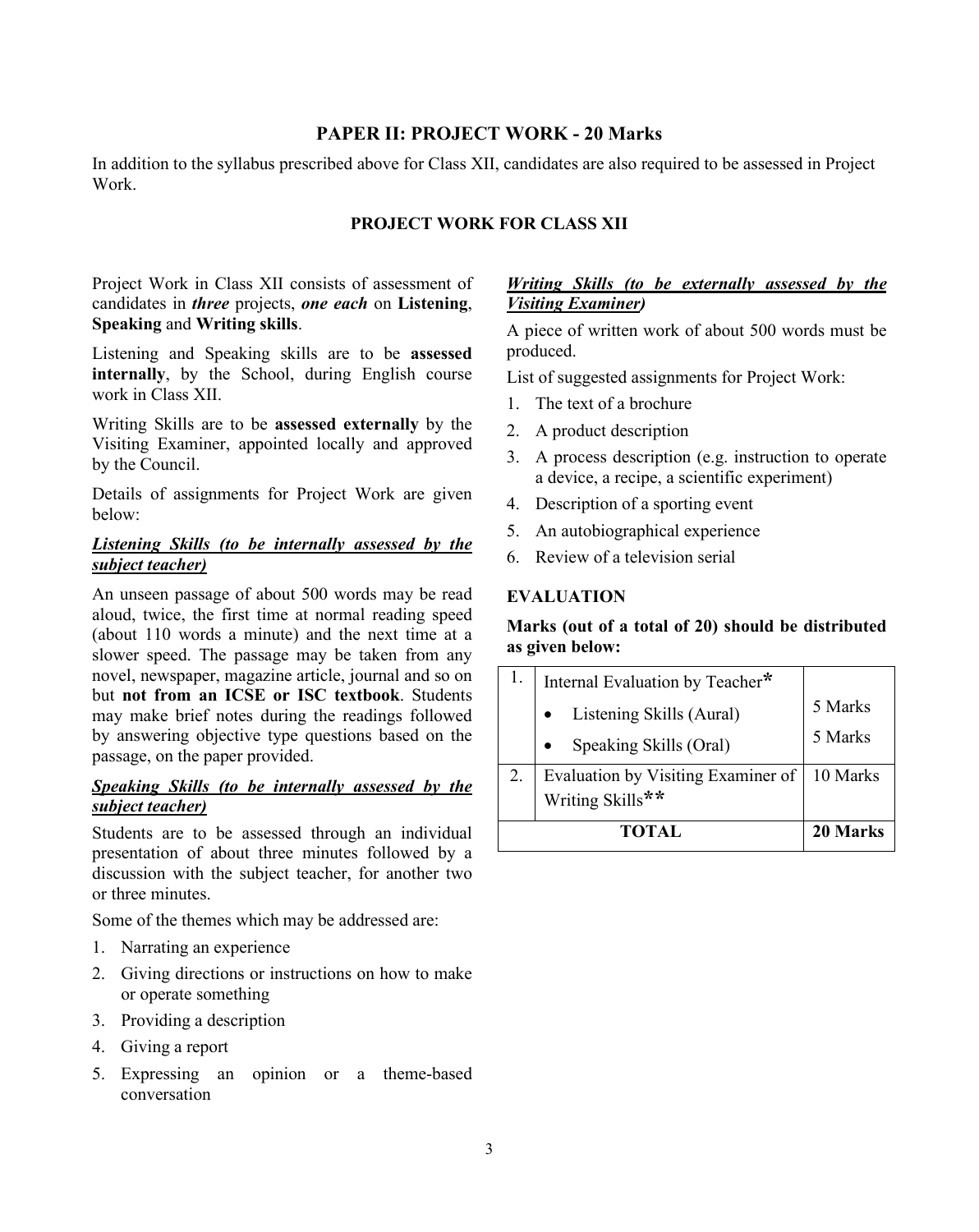**\* Internal Evaluation by the Teacher (10 Marks):**

| Assessment<br><b>Criteria</b> | <b>Description</b>                                                    | <b>Marks</b> |
|-------------------------------|-----------------------------------------------------------------------|--------------|
| Listening<br>Skills (Aural)   | Response to<br>questions<br>based<br>listening<br>on<br>comprehension | 5            |
| Speaking                      | Content                                                               |              |
| Skills (Oral)                 | Fluency                                                               |              |
|                               | Vocabulary                                                            |              |
|                               | Sentence structure                                                    |              |
|                               | Confidence                                                            |              |
|                               | <b>TOTAL</b>                                                          |              |

# **\*\*Criteria for Evaluation by the Visiting Examiner (10 Marks):**

| Assessment<br>Criteria |                                   | <b>Description</b>                                                                                                                   | <b>Marks</b>   |
|------------------------|-----------------------------------|--------------------------------------------------------------------------------------------------------------------------------------|----------------|
| 1.                     | Presentation                      | Overall<br>formatting<br>(headings, sub-headings,<br>paragraphing) within a<br>word limit of 500 words<br>and a separate title page. | $\overline{2}$ |
| 2.                     | Originality                       | No plagiarism                                                                                                                        | 2              |
| 3.                     | Use of<br>appropriate<br>language | suitable<br>$\alpha$ f<br>Use<br>terminology, vocabulary<br>and illustrations for the<br>specific task chosen.                       | $\mathfrak{D}$ |
| 4.                     | Structure                         | Must read as a unified<br>whole.                                                                                                     | 2              |
| 5.                     | Style                             | style, which<br>Lucid<br>communicates<br>the<br>message effectively                                                                  | 2              |
| TOTAL                  |                                   |                                                                                                                                      | 10             |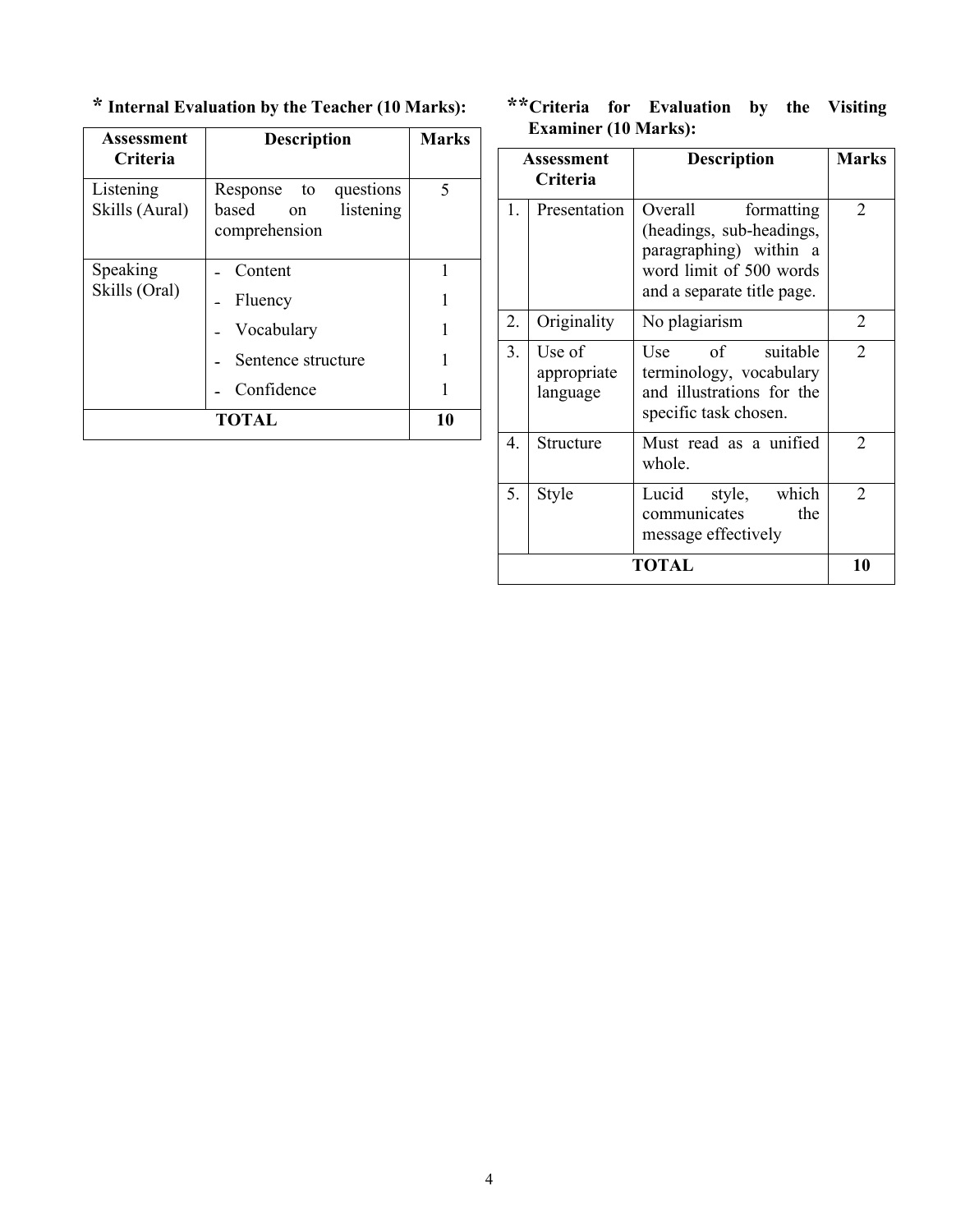# **LITERATURE IN ENGLISH (PRESCRIBED TEXTS)**

*There will be two papers in Literature in English: Paper I: Theory (3 hours): 80 Marks Paper II: Project Work: 20 Marks*

#### **PAPER I: THEORY – 80 Marks**

**Syllabus prescribed for ISC (Class XII) Examination for Literature in English (English Paper – 2)**

- **I.** *Drama: The Tempest: William Shakespeare* (Acts 3, 4 and 5)
- **II.** *Echoes: A Collection of ISC Short Stories* **(**Evergreen Publications (India) Ltd, New Delhi).
	- 1. *To Build a Fire – Jack London*
	- 2. *The Story of an Hour – Kate Chopin*
	- 3. *The Singing Lesson – Katherine Mansfield*
	- 4. *The Sound Machine – Roald Dahl*
	- 5. *B. Wordsworth – V.S. Naipaul*
- **III.** *Reverie: A Collection of ISC Poems* (Evergreen Publications (India) Ltd, New Delhi)
	- 1. *The Darkling Thrush – Thomas Hardy*
	- 2. *Birches – Robert Frost*
	- 3. *Crossing the Bar – Alfred, Lord Tennyson*
	- 4. *Dover Beach – Matthew Arnold*
	- 5. *We are the Music Makers – Arthur William Edgar O'Shaughnessy*

*NOTE: The ISC (Class XII) Examination paper will be set ONLY on the portion of the syllabus that is prescribed for Class XII.*

#### **PAPER II: PROJECT WORK - 20 Marks**

In addition to the syllabus prescribed above for Class XII, candidates are also required to be assessed in Project Work. Project Work consists of assessment of **Writing Skills**. The objective is to produce original, creative and insightful perspectives on the drama/short stories/poems.

# **PROJECT WORK FOR CLASS XII**

Project Work in Class XII consists of assessment of **Writing Skills** which are **to be assessed internally by the subject teacher and externally by the Visiting Examiner** appointed locally and approved by the Council.

Candidates will be required to undertake *one written assignment* **of 1000-1500 words,** which should be structured as given below:

- A. The written assignment must be given a title in the form of a question which should allow the candidate to explore the drama or the chosen short stories/poems in depth.
- B. The written assignment must follow the structure given below:
- Introduction:
	- Explanation of the question that has been framed
	- Reason for choosing the text
	- Brief explanation of how the candidate intends to interpret the chosen text and literary materials used in the process
- Main Body organised and well-structured treatment of the question using appropriate sub-headings.
- Conclusion comprehensive summary of the points made in the main body.